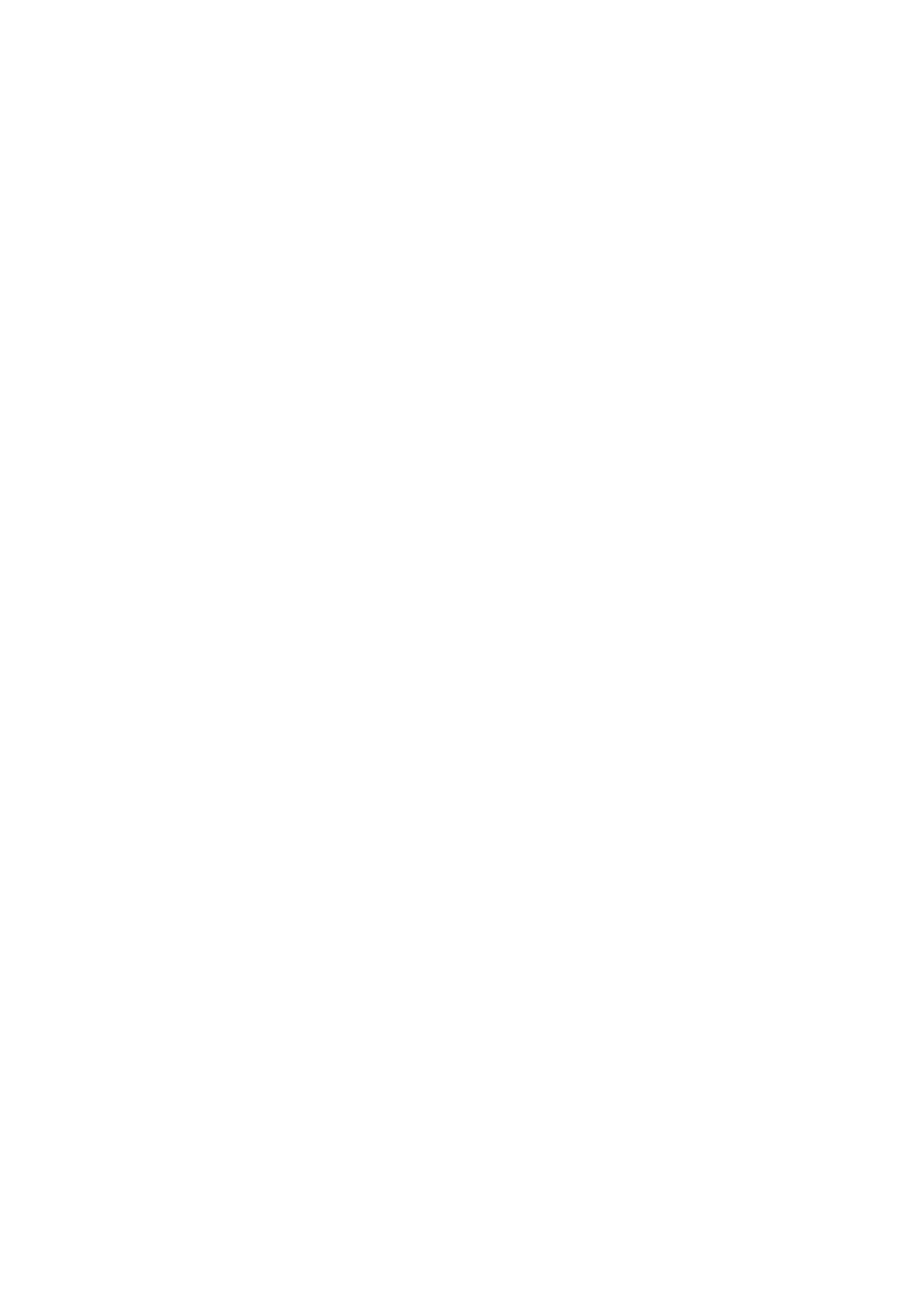*I certify that this PUBLIC BILL, which originated in the LEGISLATIVE COUNCIL, has finally passed the LEGISLATIVE COUNCIL and the LEGISLATIVE ASSEMBLY of NEW SOUTH WALES.*

*Legislative Council 2009* *Clerk of the Parliaments*



New South Wales

# **Criminal Legislation Amendment Bill 2009**

Act No , 2009

An Act to make miscellaneous amendments to legislation relating to crimes, criminal procedure and other matters.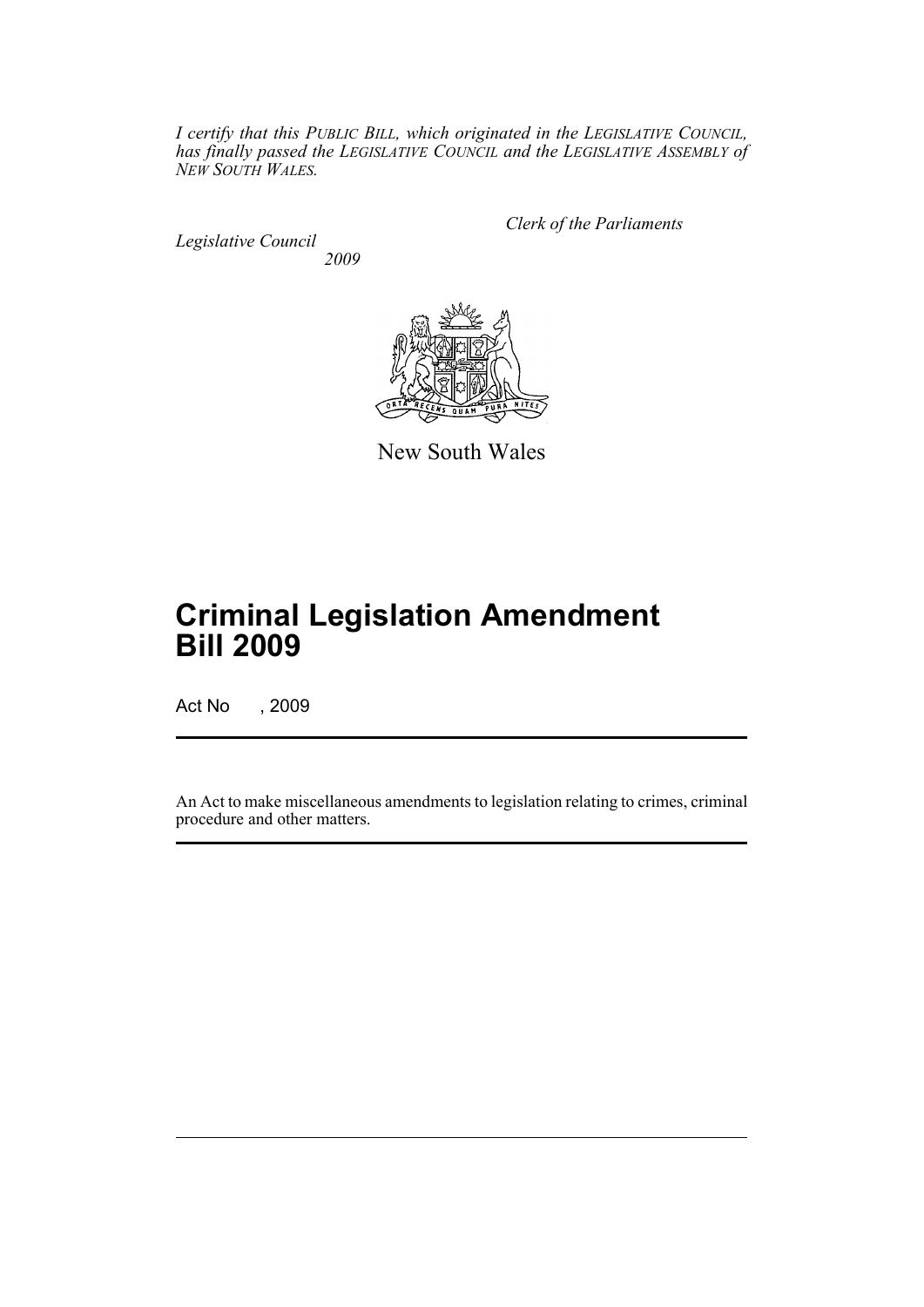# <span id="page-3-0"></span>**The Legislature of New South Wales enacts:**

# **1 Name of Act**

This Act is the *Criminal Legislation Amendment Act 2009*.

# <span id="page-3-1"></span>**2 Commencement**

This Act commences on the date of assent to this Act.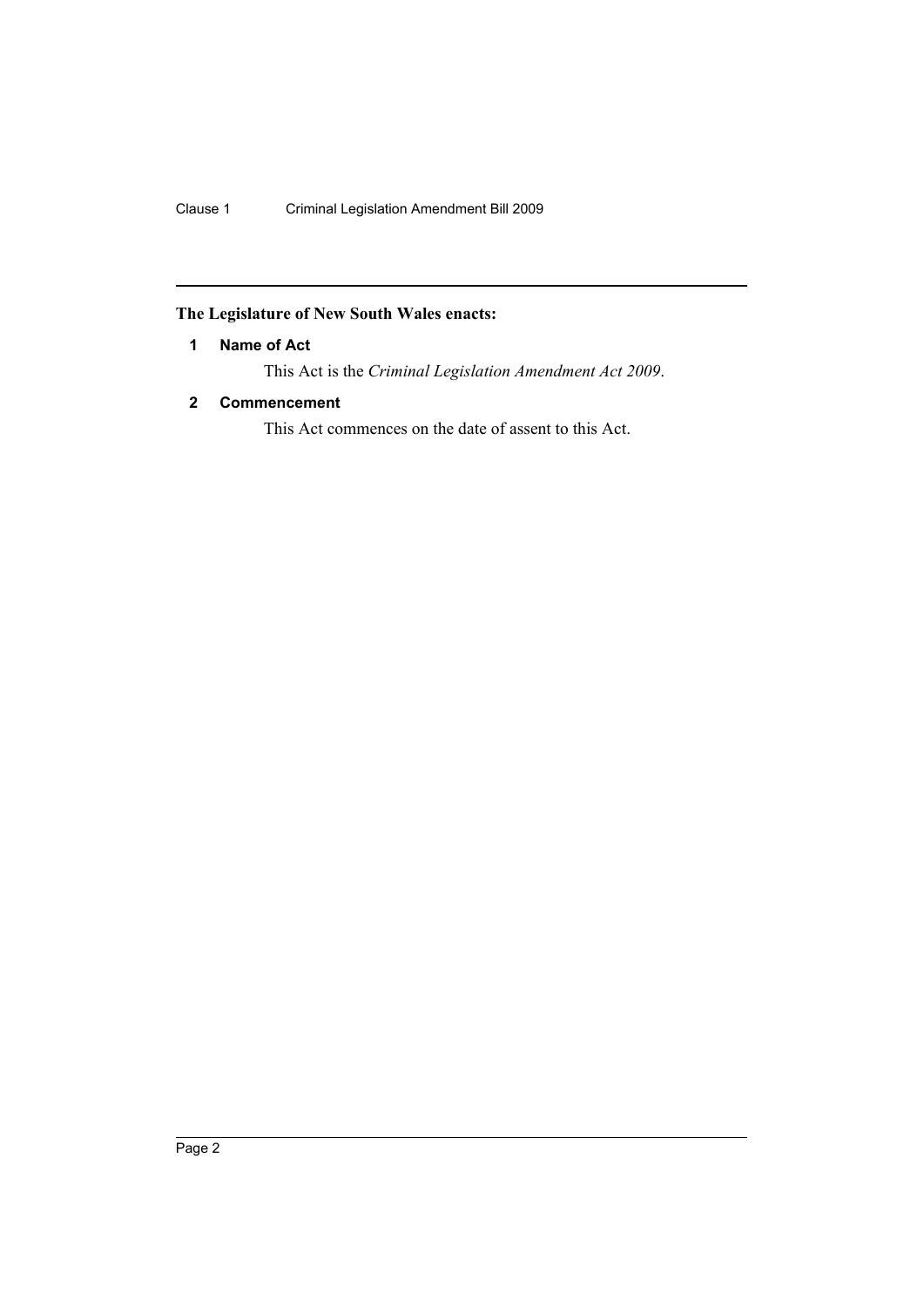Amendment of Acts **Schedule 1** and the set of Acts Schedule 1

# <span id="page-4-0"></span>**Schedule 1 Amendment of Acts**

# **1.1 Child Protection (Offenders Registration) Act 2000 No 42**

**[1] Section 9B When new initial report must be made by person whose previous reporting obligations have ceased**

Omit "28 days" wherever occurring. Insert instead "7 days".

**[2] Section 9B (4)**

Omit "14 days". Insert instead "7 days".

**[3] Schedule 2 Savings, transitional and other provisions**

Insert after Part 5:

# **Part 6 Provisions consequent on enactment of Criminal Legislation Amendment Act 2009**

#### **18 Initial report by person whose previous reporting obligations have ceased**

Section 9B, as amended by the *Criminal Legislation Amendment Act 2009*, does not apply in respect of the following registrable persons, and that section, as in force immediately before the commencement of that amendment, continues to apply in respect of any such person:

- (a) a person referred to in section 9B (1) who was sentenced for the registrable offence, or ceased to be in government custody, (whichever is applicable) before that commencement,
- (b) a person referred to in section 9B (2) who became a corresponding registrable person, or ceased to be in government custody, (whichever is applicable) before that commencement,
- (c) a person referred to in section 9B (3), if the order under section 16 ceased to have effect or the person ceased to be in government custody (whichever is applicable) before that commencement.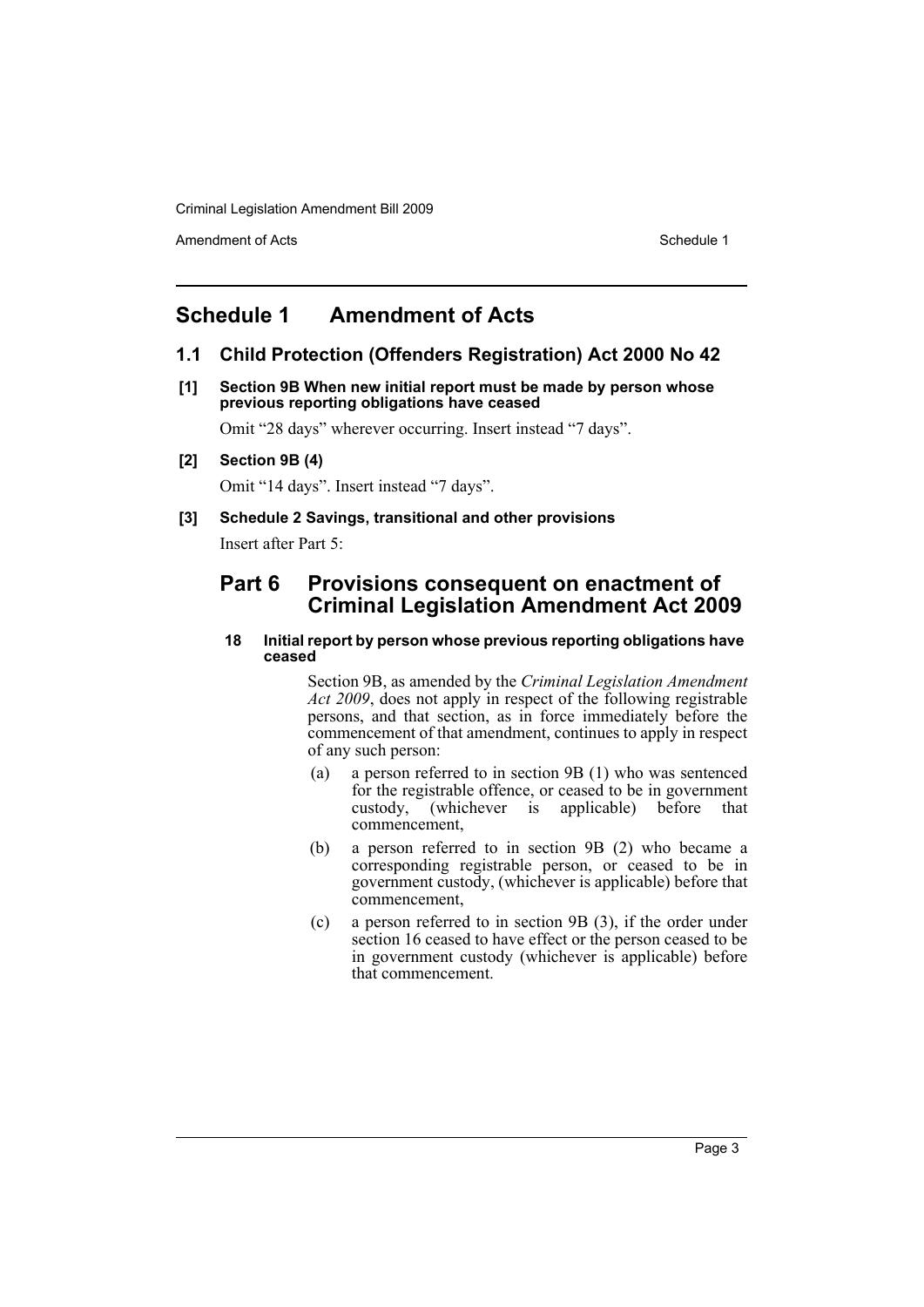Schedule 1 Amendment of Acts

# **1.2 Confiscation of Proceeds of Crime Act 1989 No 90**

### **Section 4 Definitions**

Insert after paragraph (a) of the definition of *drug trafficking offence* in section  $4(1)$ :

> (a1) section 23A (offences with respect to enhanced indoor cultivation of prohibited plants in presence of children),

# **1.3 Crimes Act 1900 No 40**

#### **[1] Sections 66A (3) (i) and 66C (5) (i)**

Insert at the end of sections  $66A(3)$  (h) and  $66C(5)$  (h):

, or

(i) the alleged offender breaks and enters into any dwelling-house or other building with the intention of committing the offence or any other serious indictable offence.

#### **[2] Schedule 11 Savings and transitional provisions**

Insert at the end of the Schedule (with appropriate Part and clause numbers):

# **Part Criminal Legislation Amendment Act 2009**

#### **Application of amendments**

An amendment made to this Act by the *Criminal Legislation Amendment Act 2009* applies only in respect of an offence committed, or alleged to have been committed, on or after the commencement of the amendment.

# **1.4 Crimes (Domestic and Personal Violence) Act 2007 No 80**

#### **[1] Section 13 Stalking or intimidation with intent to cause fear of physical or mental harm**

Insert after section 13 (4):

(5) A person who attempts to commit an offence against subsection (1) is guilty of an offence against that subsection and is punishable as if the offence attempted had been committed.

#### **[2] Section 14 Offence of contravening apprehended violence order**

Insert "or  $(9)$ " after "subsection  $(1)$ " wherever occurring in section 14  $(8)$   $(a)$ and (b).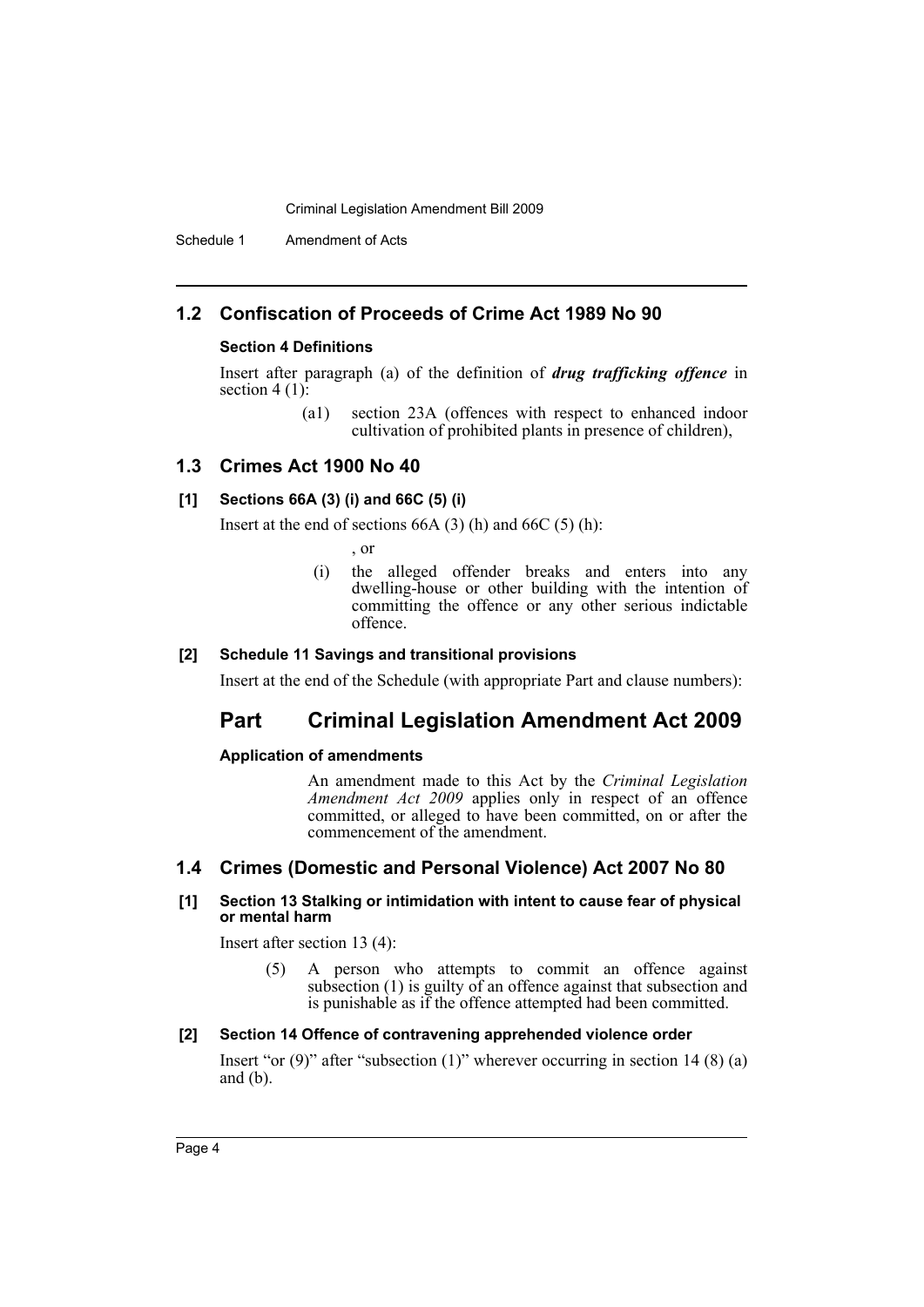Amendment of Acts **Schedule 1** and the set of Acts Schedule 1

### **[3] Section 14 (8)**

Omit "that subsection" wherever occurring. Insert instead "either subsection".

#### **[4] Section 14 (9)**

Insert after section 14 (8):

(9) A person who attempts to commit an offence against subsection (1) is guilty of an offence against that subsection and is punishable as if the offence attempted had been committed.

# **1.5 Crimes (Sentencing Procedure) Act 1999 No 92**

# **[1] Part 4 Sentencing procedures for imprisonment**

Omit "—child under 10" from item 9B of the Table to Division 1A.

# **[2] Section 100I Constitution of New South Wales Sentencing Council**

Omit "13 members" from section 100I (2). Insert instead "15 members".

# **[3] Section 100I (2) (c)**

Omit "three". Insert instead "four".

# **[4] Section 100I (2) (i)**

Insert at the end of section 100I (2) (h):

, and

(i) one is to have academic or research expertise or experience of relevance to the functions of the Sentencing Council.

#### **[5] Schedule 1A Provisions relating to membership and procedure of New South Wales Sentencing Council**

Omit "7 members" from clause 10. Insert instead "8 members".

# **1.6 Criminal Procedure Act 1986 No 209**

#### **Section 344A Further review by Ombudsman—Aboriginal and Torres Strait Islander communities**

Omit "31 May 2009" from section 344A (3). Insert instead "31 August 2009".

# **1.7 Inclosed Lands Protection Act 1901 No 33**

# **[1] Section 2 Repeal**

Omit the section.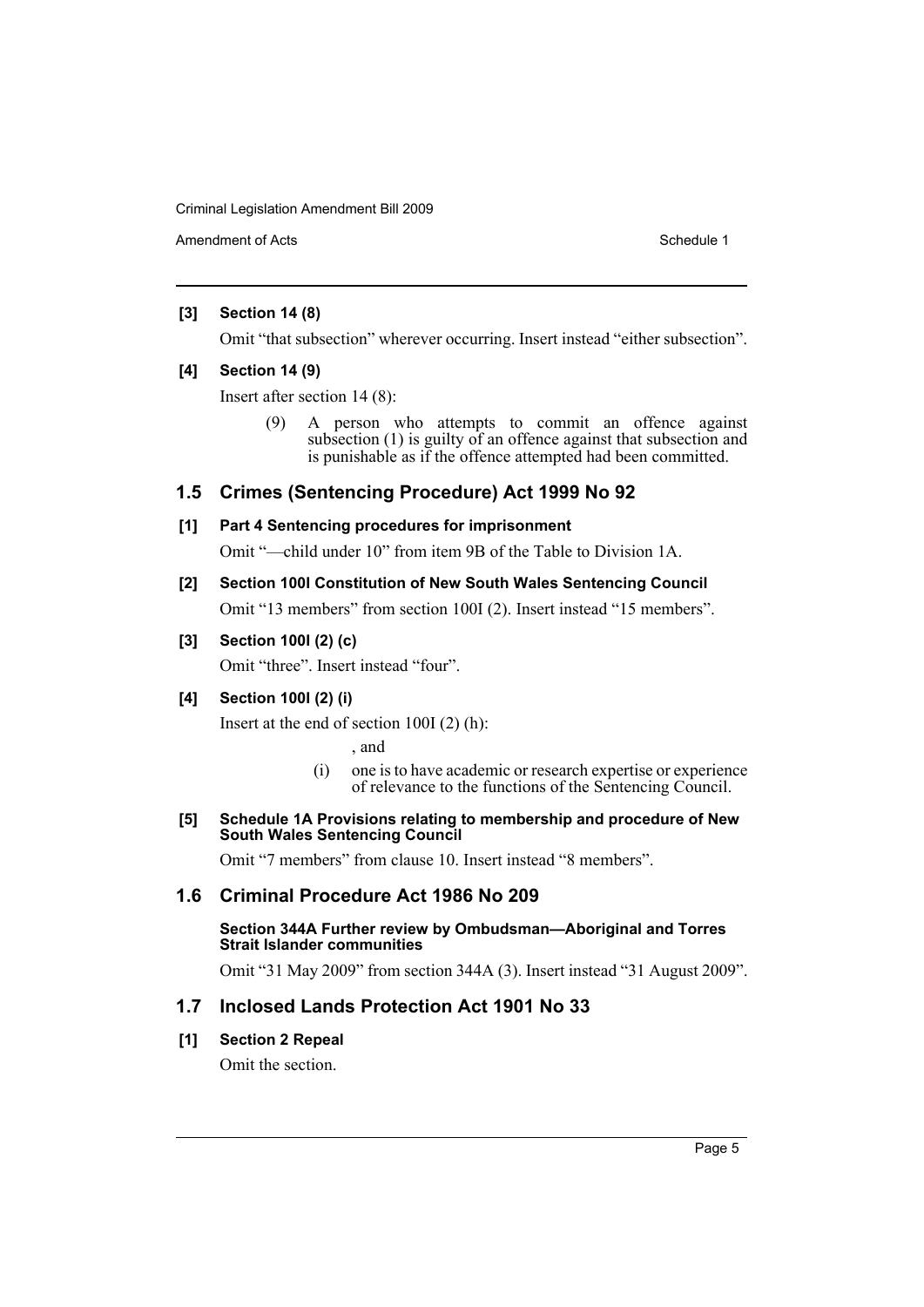Schedule 1 Amendment of Acts

#### **[2] Section 9 Limitation of civil action**

Omit "All actions and prosecutions". Insert instead "Any civil action".

#### **[3] Section 9A**

Insert after section 9:

#### **9A Particulars to be furnished**

- (1) If a defendant charged with an offence under this Act:
	- (a) has requested the informant to furnish to the defendant reasonable particulars of the behaviour or conduct the subject of the charge, and
	- (b) the informant, or some person on his or her behalf, has not so furnished those particulars,

the court before which the defendant is charged is to adjourn the charge pending the furnishing of those particulars or may dismiss the charge.

- (2) If, at the hearing of a charge for an offence referred to in subsection (1):
	- (a) the evidence discloses behaviour or conduct that constitutes such an offence, and
	- (b) that behaviour or conduct is different from the behaviour or conduct of which particulars have been given to the defendant under subsection (1),

the court may, on the application of the defendant and if it is of the opinion that the defendant was deceived by those particulars, adjourn the hearing on such terms as it thinks fit.

#### **[4] Schedule 1**

Omit the Schedule to the Act. Insert instead:

# **Schedule 1 Savings, transitional and other provisions**

# **Part 1 General**

#### **1 Regulations**

(1) The regulations may contain provisions of a savings or transitional nature consequent on the enactment of the following Acts:

*Criminal Legislation Amendment Act 2009*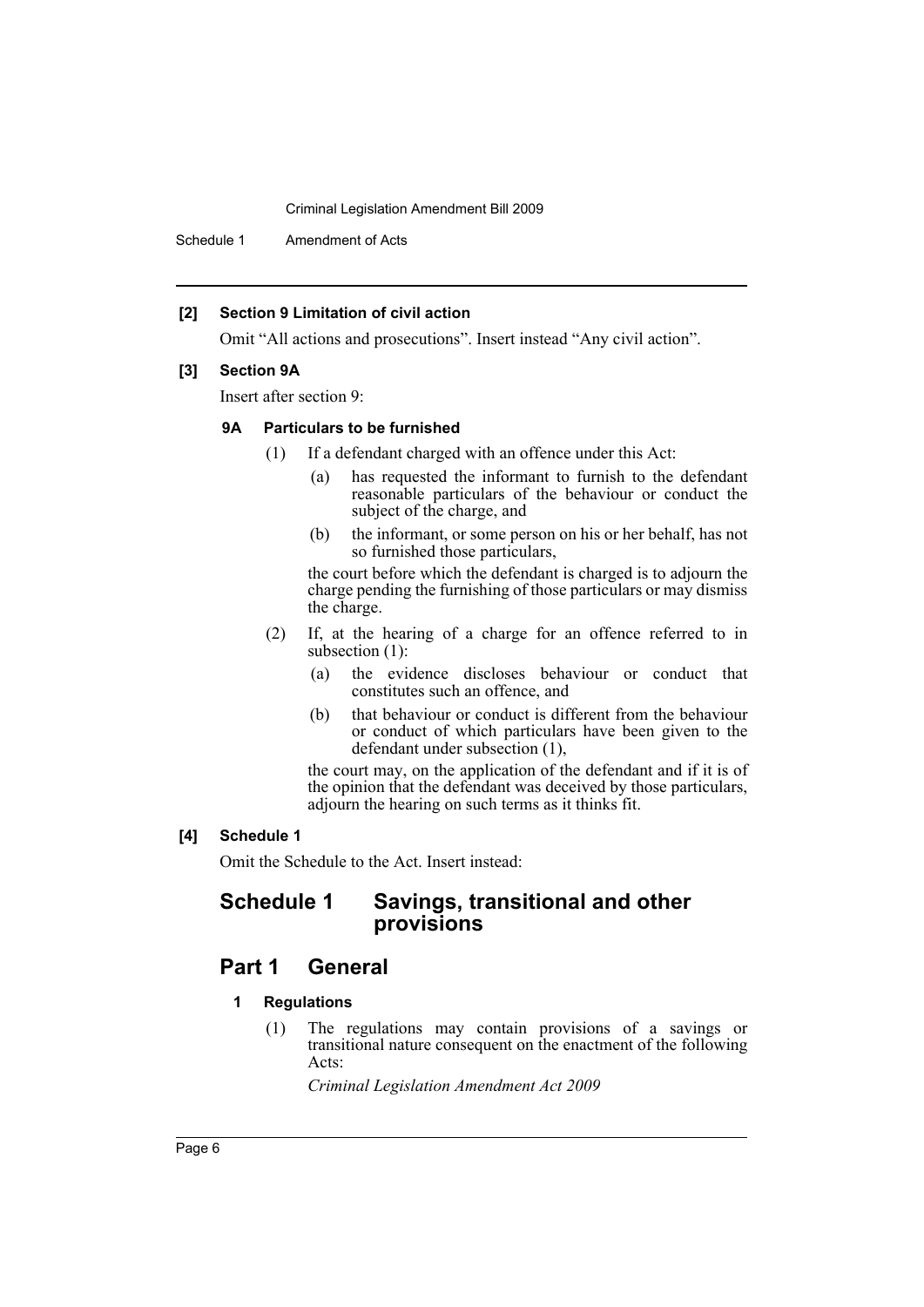Amendment of Acts **Schedule 1** and the set of Acts Schedule 1

- (2) Any such provision may, if the regulations so provide, take effect from the date of assent to the Act concerned or a later date.
- (3) To the extent to which any such provision takes effect from a date that is earlier than the date of its publication on the NSW legislation website, the provision does not operate so as:
	- (a) to affect, in a manner prejudicial to any person (other than the State or an authority of the State), the rights of that person existing before the date of its publication, or
	- (b) to impose liabilities on any person (other than the State or an authority of the State) in respect of anything done or omitted to be done before the date of its publication.

# **Part 2 Provisions consequent on enactment of Criminal Legislation Amendment Act 2009**

# **2 Definition**

# In this Part:

*amending Act* means the *Criminal Legislation Amendment Act 2009*.

# **3 Limitation period for prosecutions**

Section 9, as amended by the amending Act, does not apply in respect of an offence that is alleged to have been committed before the commencement of that amendment, and that section, as in force immediately before that commencement, continues to apply in respect of any such offence.

# **4 Particulars to be furnished**

Section 9A, as inserted by the amending Act, does not apply in respect of an offence alleged to have been committed before the commencement of that section.

# **1.8 Law Enforcement (Powers and Responsibilities) Act 2002 No 103**

# **[1] Sections 20 (b), 35 (b) and 42 (3) (b)**

Omit "section 545E" wherever occurring. Insert instead "section 93FB".